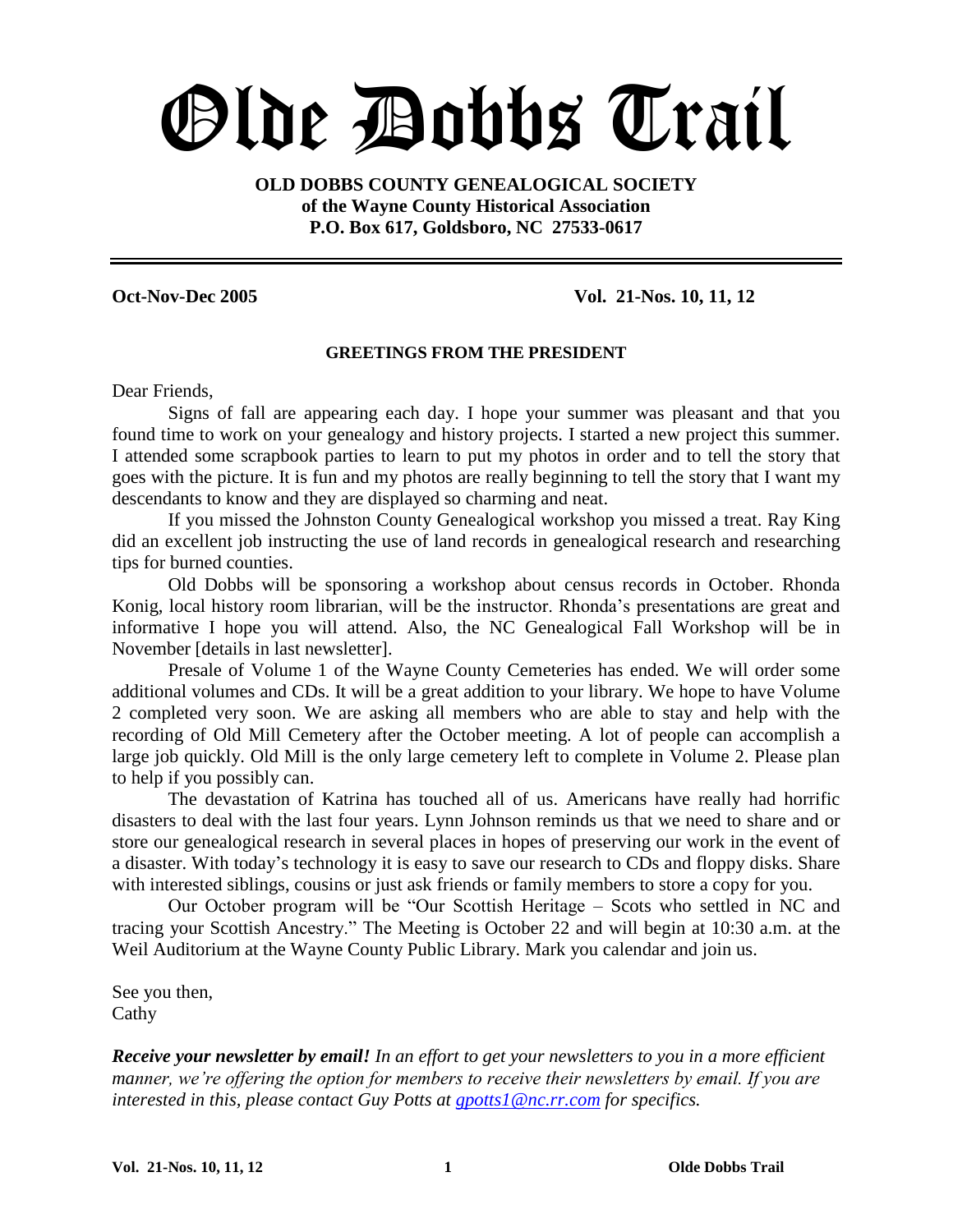#### OLD DOBBS COUNTY GENEALOGICAL SOCIETY

#### July 23, 2005

The Old Dobbs County Genealogical Society met on Saturday, July 23, 2005 in the Weil Auditorium, Wayne County Public Library in Goldsboro. President Cathy Blow called the meeting to order, welcomed the approximately 25 members and guests, and led us in the Pledge of Allegiance. Lynn Johnson gave the invocation. Minutes from our last meeting were approved as written in the newsletter and a balance of \$5,177.77 was reported by the treasurer.

For your convenience, e-mail addresses for all of the Old Dobbs officers are now listed at the end of the newsletter. If you have questions or would like to volunteer for one of our projects, we encourage you to get in touch with any of us.

Cemetery Committee – Volume 1 of our cemetery book project is ready to be published. Cost will be \$30.00 for hardback or CD version, plus \$5.00 shipping and handling. Volume 1 contains a complete listing of all the cemeteries in Nahunta, Buck Swamp, and Great Swamp Townships. Books should be delivered in November, 2005. Volunteers are still needed to help survey the few remaining cemeteries for Volume 2. If you are interested in helping, please contact Cathy Blow, Guy Potts, Stacy Jones, or Barbara Lancaster. Volunteers are also needed to abstract the death records at the Wayne County Courthouse. This is a great way to contribute to this project if you are unable to physically survey cemeteries. Cathy Blow will be happy to give instructions to anyone who is willing to help.

Family History Center Committee – Volunteers are still needed to help transcribe the Revolutionary War records of men who had connections to Dobbs County. If you are available to help with this project, please contact Cathy Blow, Guy Potts, or Jerome Tew.

Newsletter Committee – Response to receiving newsletters by e-mail has been very positive. Approximately 40 members are participating. If you are interested in this, please contact Guy Potts or Lisa Corbett.

Items of new business were as follows:

Rhonda Konig presented suggestions for indexing our old newsletters. It was decided that we would send our old newsletters, up to the year 2000, to the Allen County Library to be indexed into the Periodical Source Index or PERSI. These old newsletters contain valuable and unique information that cannot be accessed in their present form without searching through each volume. It was also decided that we make our newsletters up to the year 2000 freely available online. More details to follow.

Since there is a conflict with our meeting at the Weil Auditorium on two of our meeting dates, it was decided that we move our meeting date to the third Saturday of January, April, July, and October. This will begin with our January, 2006 meeting. Please mark your calendars. **Our October 2005 meeting will be the fourth Saturday, October 22.**

Lynn Johnson introduced our speaker, LTC (Ret.) Sion Harrington, military archivist for the North Carolina Archives. He presented a very interesting and informative program on the role played by North Carolinians during WW II and the importance of preserving the military history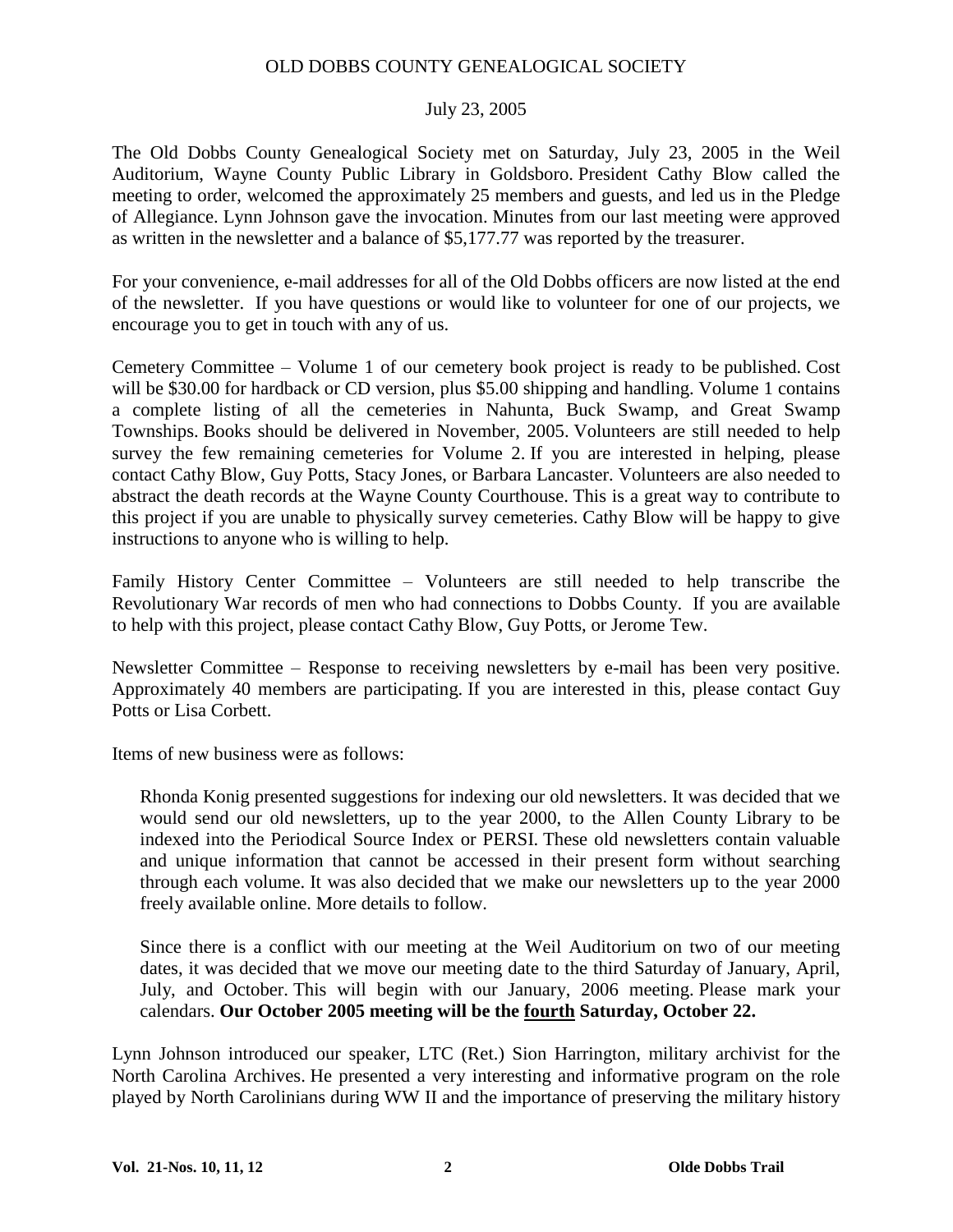of North Carolinians. He requested our help in interviewing veterans so that their stories can be recorded for generations to come. After our meeting was adjourned, Mr. Harrington answered questions presented by the audience.

If you have photographs, documents, or other like materials that you would like to donate to the Military Collection of the State Archives, please contact LTC (Ret.) Sion H. Harrington III at Archives and Records Section, ATTN: Military Collection, 4614 Mail Service Center, Raleigh, NC 27699-4614; by phone at (919) 807-7314; or, by email at sion.harrington@ncmail.net

**The next meeting will be at October 22, 2005 at 10:30 a.m. at the Wayne County Library, Goldsboro, NC.** Julia Batchelor and Nelson Stewart Lockey of the Down East Scots Society will be discussing the role played by early Scottish settlers in North Carolina. They will also discuss tracing Scottish ancestors. You'll be surprised at the sheer number of surnames in Wayne County that have their origins in Scotland! Please make plans to attend.

#### **Archivist Wants to Record WWII Veteran's Stories By Phyllis Moore - Published in News-Argus, July 24, 2005.**

A resurgence of interest in World War II might be helpful in collecting data about North Carolinians who served then and in other facets of the military, the state's military archivist said.

Ret. Lt. Col. Sion Harrington III of the Archives and Records Section of the state Division of Historical Resources has spent the last 10 years compiling a roster of North Carolinians who have served in various branches of the military. He has already gathered thousands of photos and documents, plus 500 interviews of veterans collected for an oral history.

On Saturday, he spoke to the Old Dobbs Genealogical Society about the effort and why it is so important to preserve the state's military history. "We're now finally realizing that we're losing more of our World War II veterans," he said, "1,400 a day or about 42,000 a month; that's a city." With the passage of time, the history will be buried and lost forever if the stories are not collected and shared, he said.

"I have gone to funerals and heard about what the person did in the service, but no one wrote it down," he said. "It won't be a bit of good after they're dead. While we have these people, we have these pictures, you're going to regret it if you don't ask them to share their stories." He said World War II is particularly significant because it was a total war effort that the country stood behind.

"We have not had a war even close to that since then to even approach that," he said. "It was, as Studs Terkel said, the last good war." He said that "everybody understood it had to be fought. North Carolinians were in every branch of service" and the nation, young and old, got involved and pitched in, even going so far as to raise money to pay for the war. "People were willing to sacrifice to win that war," he said.

Harrington said he is thankful the project began a decade ago to document information and individual stories. At that time, he said, there were still more than 70 WWI veterans still living in the state. "Unfortunately, we were unable to get all of them but we did get a lot of them," he said. "So we have a lot of them on videos or on audio."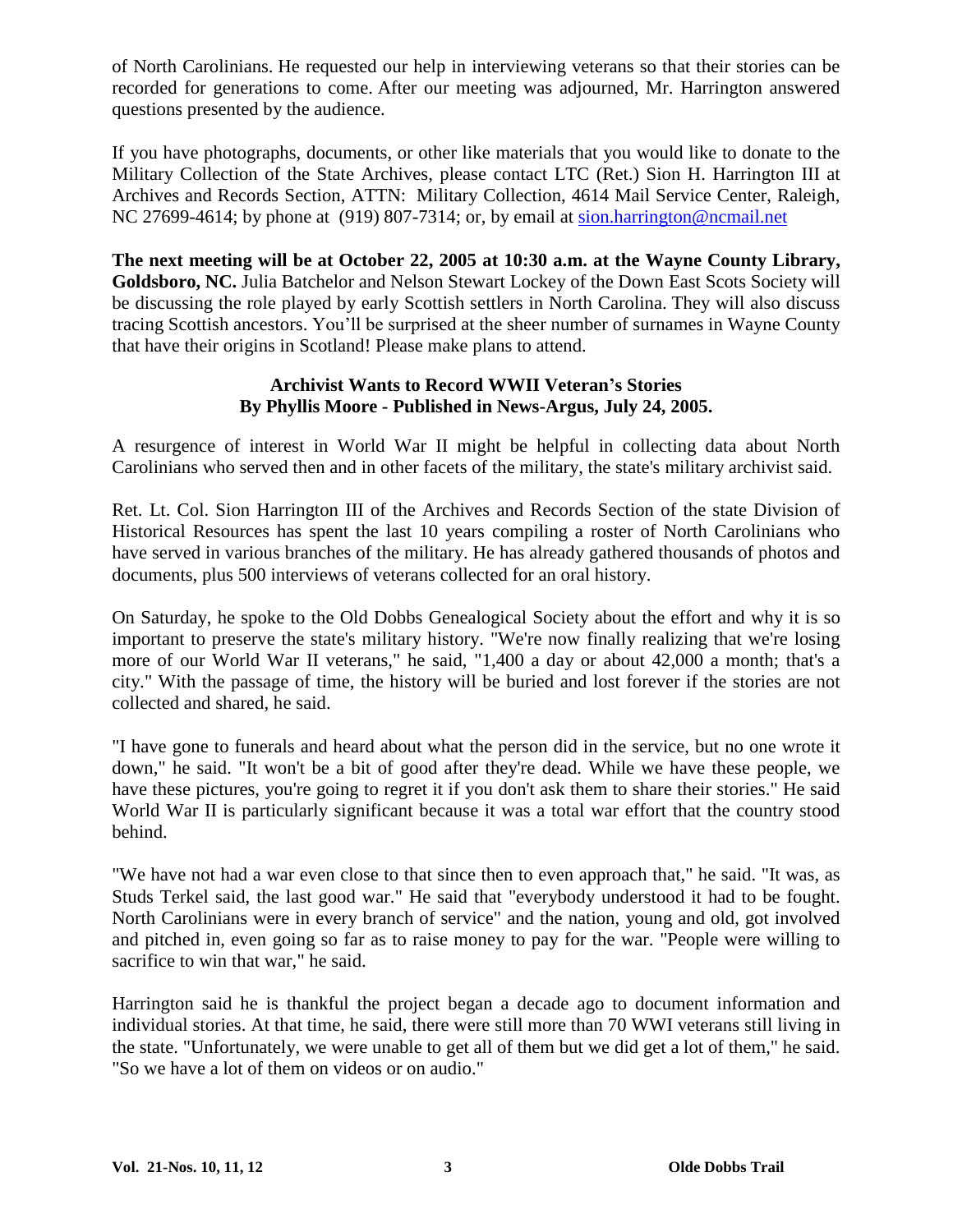He said the collection includes interviews from veterans of World Wars I and II, people in POW camps, and Pearl Harbor survivors. The weakest areas are the more recent conflicts, from Korea and Vietnam, to Desert Shield and Desert Storm. There are also fewer stories on women veterans, he said. "We need to get their stories," he said.

Harrington told the group it doesn't matter how short or long the person served, during war time or peace time, or how seemingly small their contribution. "If you know a veteran and want to make sure their story is preserved, talk to them," he said.

His office will even make available the questions and information to conduct the interviews, which can then be sent to the archives office in Raleigh. "We're looking for anybody who served," he said. "Some of these people have never told their story. No one's ever asked them. "You won't do anything that's more rewarding than interviewing a veteran."

Another project his office is involved in is compiling a roster of North Carolinians who served in Confederate Naval service or the Confederate Marine Corps, which only had about 500 men in it at its peak, he said. Harrington said because his office is limited in staff and time, the projects would be good ones for organizations like Dobbs as well as DAVs and American Legions to take on.

For more information on any of the archive projects or to submit photographs, papers, or other memorabilia from military veterans, contact Harrington at the Archives and Records Section, Military Collection, 4614 Mail Service Center, 4614 Mail Service Center, Raleigh, NC 27699- 4614, or call 919-807-7314.

The Dobbs Society also has several publications planned. President Cathy Blow said the first volume in a series is expected to come out in November and will feature listings of cemeteries in Nahunta, Buck Swamp and Great Swamp townships. Pre-orders are being accepted until Sept. 1, she said, and a limited number will be available for sale. For more information, call 735-1089.

## **News from the Wayne County Library by Rhonda Konig**

U.S. Population Census Class for Beginners - Learn what the U.S. Census Population Schedules are and some basic strategies to try when using them for genealogy research Saturday, October 15, 10:30 a.m. –12:30 p.m., Gertrude Weil Auditorium, Wayne County Public Library. To register for this free class call or come into the library's reference desk (919-735-1824 ext. 4).

## **Recent Acquisitions at the Library**

- 1850 Census of Johnston County North Carolina Helen Marler
- Abstracts of Deed Books 15-23 Mecklenburg County, North Carolina, 1794-1830 Herman Ferguson
- Abstracts of Divisions of Estates Perquimans, North Carolina, 1741-1804 Lori Higley White
- Abstracts of Perquimans County, North Carolina Wills, 1761-1864 Raymond Winslow
- Abstracts of Wills Pasquotank County, North Carolina, 1752-1824
- Bladen County North Carolina Abstracts of Wills 1734-1900 Wanda Campbell
- Bladen County North Carolina: Marriage Records 1868-1872, Miscellaneous Records 1872-1931 –Bladen County Historical Society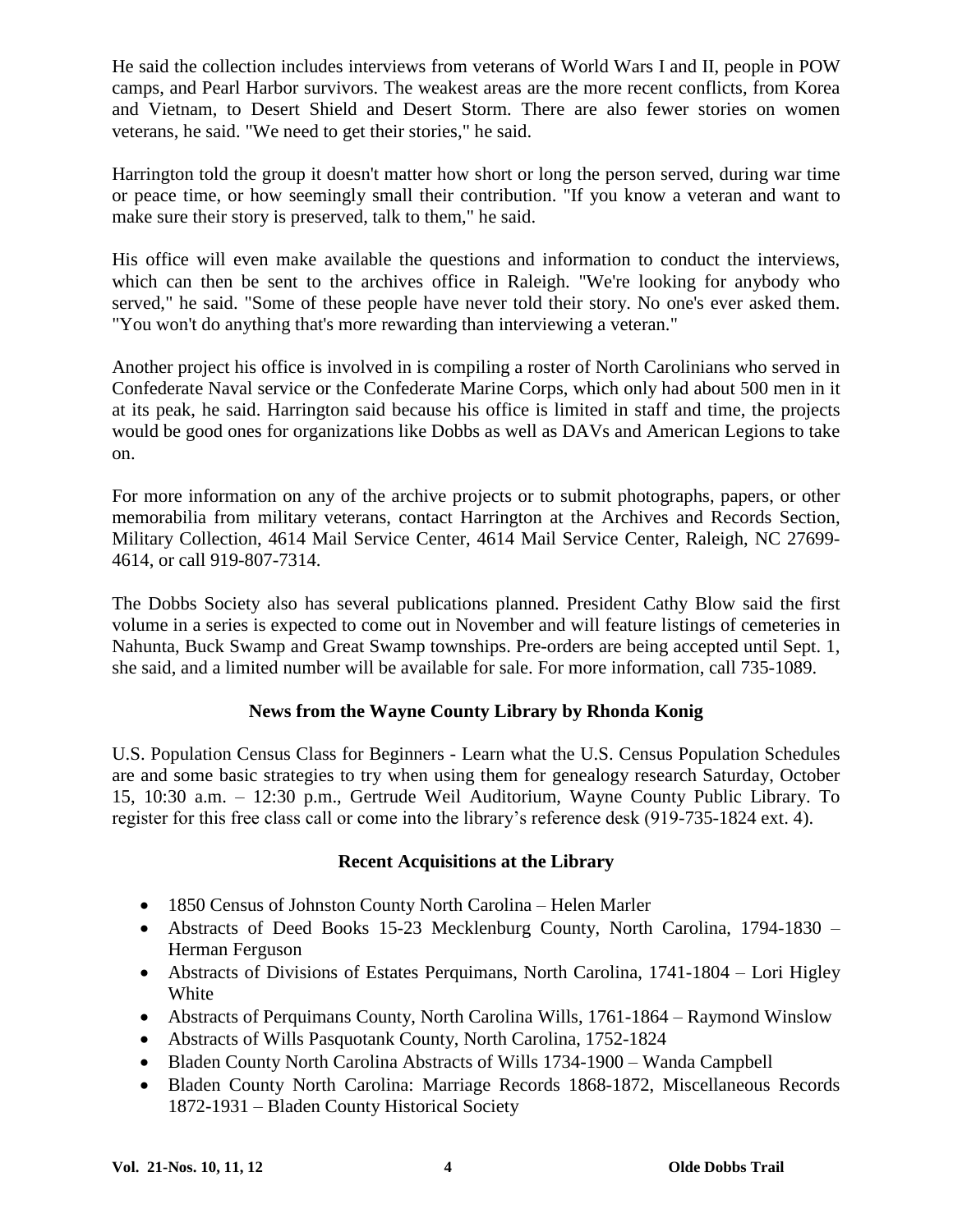- The Changing Face of Justice: A Look at the First 100 Women Attorneys in North Carolina –by Emily Colin and Lynn P. Roundtree
- Chatham County, North Carolina Marriage Records, 1782-1867 Frances Ingmire
- Chowan County Will Abstracts, 1707-1850 Edenton Tea Party Chapter NSDAR
- Citizens of Craven County, North Carolina and Vicinity, Volume 1: 1809-1813 Barry Munson
- Citizens of Halifax County, North Carolina and Vicinity: 1824-1825 Barry Munson
- Citizens of Orange County, North Carolina and Vicinity, Volume 1: 1820-1822 Barry Munson
- Citizens of Orange County, North Carolina and Vicinity, Volume 2: 1823-1829 Barry Munson
- Courthouse Research for Family Historians Christine Rose
- Directory of Scots in the Carolinas: Volume  $2 -$  David Dobson
- Duplin County, North Carolina Voter Registration: 1902, 1904, 1906, 1908 Old New Hanover Co. Gen. Society
- East Tennessee's Forgotten Children: Apprentices from 1778 to 1911 Alan N. Miller
- Far from Home: Letters from North Carolina's Civil War Soldiers: Volume 1 Barry Munson
- Genealogical Deed Abstracts Mecklenburg County, North Carolina, Books 10-14 Herman Ferguson
- Greene County North Carolina Cemetery Inscriptions: 1750-1970 Mary Virginia Kilpatrice
- Guilford County, North Carolina Marriage Records, 1771-1868 Frances Ingmire
- Halifax County, North Carolina Marriage Records, 1818-1867 Frances Ingmire
- An Index to North Carolina Newspapers, 1784-1789 Alan D. Watson
- Index to the Semi-Weekly Messenger Wilmington, NC:  $1905 Bill Reaves$
- $\bullet$  Index to The Wilmington Messenger: 1889 Bill Reaves
- Index to The Wilmington Messenger: June 30th-December 31st 1887 Bill Reaves
- The Jury Lists of South Carolina 1778-1779 Ge Lee Corley Hendrix
- Lenoir County North Carolina 1835-1844: Marriages David A. Murray
- Marriage and Death Notices from the Hillsborough Recorder, Hillsborough, Orange County, North Carolina, Volume 1: 1820-1836 – Barry Munson
- Marriage and Death Notices from the Hillsborough Recorder, Hillsborough, Orange County, North Carolina, Volume 2: 1837-1845 – Barry Munson
- Marriage and Death Notices from the Hillsborough Recorder, Hillsborough, Orange County, North Carolina, Volume 3: 1846-1853 – Barry Munson
- Marriage and Death Notices from the Hillsborough Recorder, Hillsborough, Orange County, North Carolina, Volume 4: 1854-1859 – Barry Munson
- Mecklenburg and Cabarrus Counties, North Carolina Decedents for Whom Loose Estates Papers are Extant – Herman Ferguson
- Mecklenburg County, North Carolina Will Abstracts, 1791-1868 and Tax Lists, 1797, 1798, 1799, 1806 and 1807 –Herman W. Ferguson
- Middle Tennessee's Forgotten Children: Apprentices from 1784-1902 Alan Miller
- Names in South Carolina, Winter 1964, Winter 1963, November 1965 University of South Carolina
- New Hanover County Abstracts of Wills: Wills from Will Book AB, Deed Book AB, Deed Book C – Mae B. Graves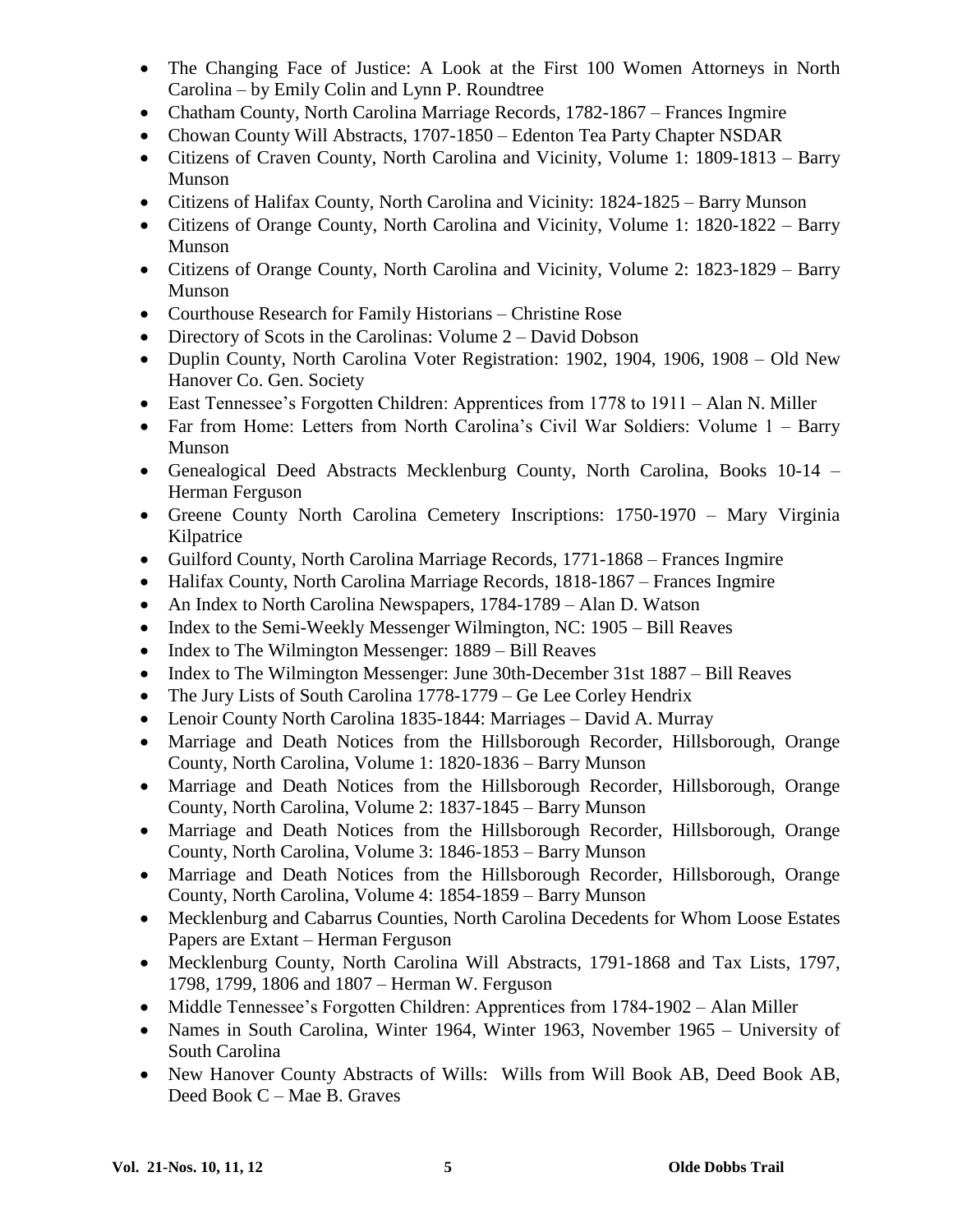- New Hanover County North Carolina Index to Delayed Births: 1879-1928 Delmas Haskett
- New Hanover County, North Carolina Marriage Records, 1779-1868 Frances Ingmire
- North Carolina's Civil War Soldiers: Volume 1 Barry Munson
- North Carolina's Demographic Transformation: The Impact of Race and Immigration Louis Andrews
- North Carolina Slaves and Free Persons of Color: Burke, Lincoln, and Rowan Counties Byrd and Smith
- North Carolina Slaves and Free Persons of Color: Chowan County, Vol. I and II William L. Byrd and John H. Smith
- North Carolina Slaves and Free Persons of Color: Hyde and Beaufort Counties William L. Byrd and John H. Smith
- North Carolina Slaves and Free Persons of Color: Iredell County William L. Byrd and John H. Smith
- North Carolina Slaves and Free Persons of Color: McDowell County William L. Byrd and John H. Smith
- North Carolina Slaves and Free Persons of Color: Mecklenburg, Gaston, and Union Counties –Byrd and Smith
- Northern Sampson County, NC Cemeteries: Vol. 3 Bradley Lee West
- Obituaries North Carolina Civil War Soldiers and Veterans, Volume 8 Barry Munson
- Obituaries: North Carolina Civil War Soldiers and Veterans, Volume 7 Barry Munson
- Onslow County, North Carolina Marriage Records, 1764-1867 Frances Ingmire
- Pasquotank County, North Carolina Marriage Bonds, 1741-1866 Including Marriage Records, Christ Episcopal Church, 1821-1872 and Marriages Performed by Cader C. Perry, J.P., 1858-1877 –Family Research Society of Northeastern North Carolina
- Photographers in North Carolina Stephen E. Massengill
- Polk County, North Carolina Cemeteries Polk County Historical Association
- Polk County, North Carolina History Polk County Historical Association
- A Preliminary Guide to Pre-1904 County Records in the Virginia State Library and Archives –Virginia State Libraries
- Rockingham County, North Carolina Marriage Records, 1785-1868 Frances Ingmire
- Rutherford County, North Carolina Marriage Records, 1779-1867 Frances Ingmire
- "Sacred to the Memory Of ..." The W.P.A.: The Works Progress Administration Pre-1914 Cemetery Inscription Survey for Sampson County, NC –edited by Bradley Lee West
- Sampson County, North Carolina Voter Registration: 1902, 1904, 1906, 1908 Old New Hanover Co. Gen. Society
- Scotland County Heritage
- Stokes County, North Carolina Marriage Records, 1783-1868 Frances Ingmire
- Surname Index to History of Greene County, North Carolina by James M. Creech Compiled by Mike Edge
- Toe River Valley Heritage Vol. IV
- Town Leaders: Littleton, North Carolina 1790-1920 Rebecca Leach Dozier
- Tyrrell County, North Carolina Marriage Records, 1761-1862 Frances Ingmire
- Wake County, North Carolina Marriage Records, 1781-1867 Frances Ingmire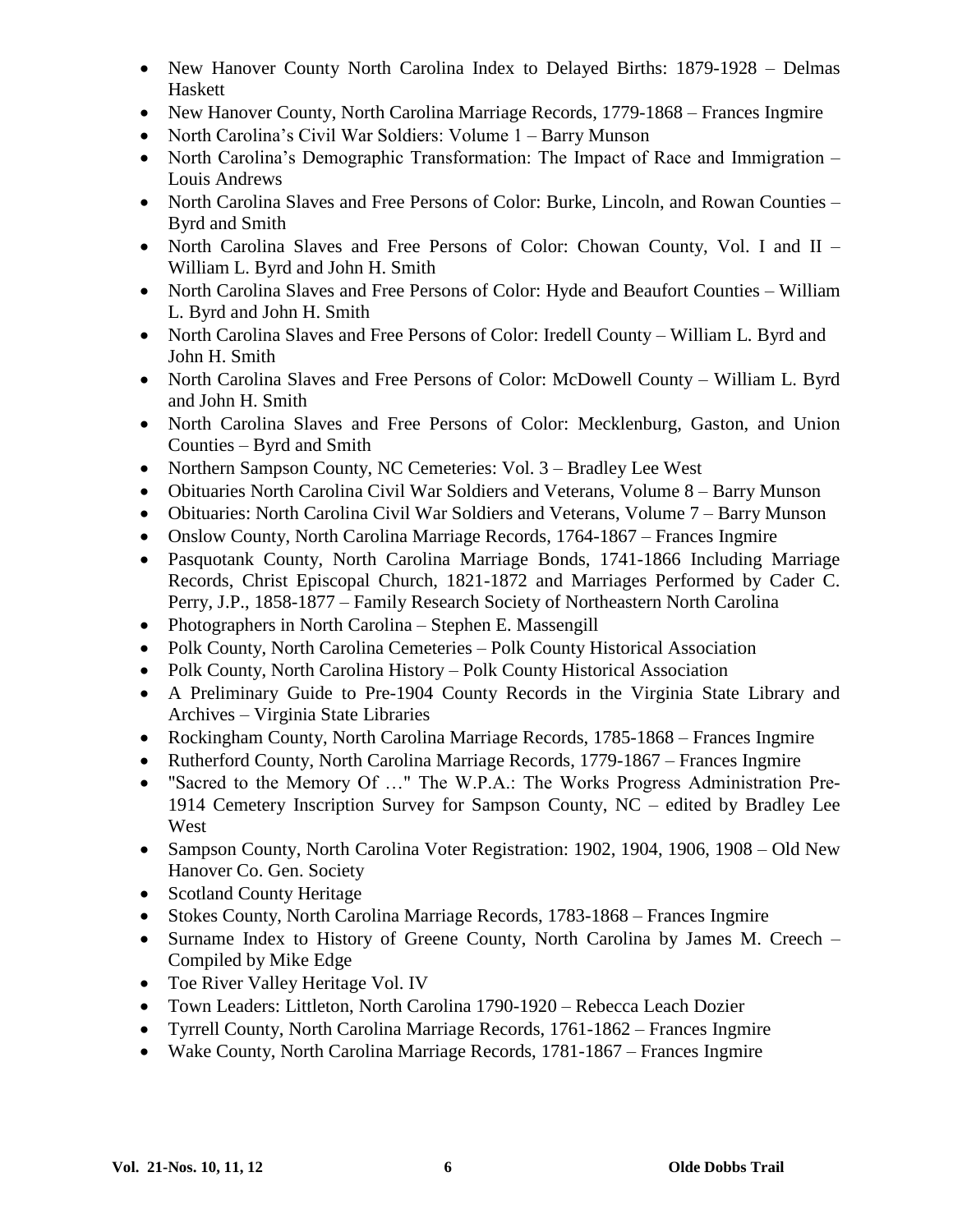#### **Joseph Everett of Wayne County**

Joseph Everett was a man of large affairs in Wayne County. He was a son of John Everett of Edgecombe County  $\&$  his forebears had settled in Virginia in the 17th century  $\&$  lived for a time in Williamsburg. Joseph Everett, though possibly a nominal member of the Episcopal Church, was associated, though not a member, of the Society of Friends. He was married to Ann McKinne, a daughter of Gen. Richard McKinne, who was for over twenty years a member of the General Assembly from Wayne.

Everett became one of the richest men in Wayne County history. His land holdings alone were described as "oceans of land" and when he died in 1836, his estate was one of the largest in county court history. The aristocratic village of Everettsville, south of the Neuse River, was established by his children and named in his honor and at one time was considered to be the most "toney" address in Wayne County.

#### **Will of Joseph Everett –Contributed by Theodore Perkins NC Archives –Wills - CR 103.801.2 Recorded November, 1836 Court**

In the name of God Amen - I Joseph Everitt of the State of North Carolina and County of Wayne being weake of body but of a Sound mind and memmory and Knowing the mortality of my boddy and that its appointed for all men wonst to die do make and ordain this my last will and testament this 27<sup>th</sup> day of September in the year of our lord Eighteen hundred and Thirty Six Vizt First I give and Recommend my soul in to the hands of god that give it and my boddy to its mother dust and as touching Such worldly Estate where with it hath pleased god to bless me with in this life I give and devise and dispose of the Same in the following manner and form

Itum the first I loan to my beloved wife Anney during her nachural life the Pickern Tract of Land a bout Two hundred acres including the following fields that is to say all lands on the South Side of Stoney Run with its improvements Except the Umphry Liley and Beard Lands and the Mill and Two Acres of Puvelege land on west side of the mill a bove and below the mill also the following negroes namely Jerrey Mary Washington Joan Sopha Daniel Edwin Michael Saul Latty Cuff Jacob and Clowey also Five head of Horses including my riding mare and coalt and Three more her choice Five cows and calves Eight Sows and pigs Six Ews and lambs one third of my corn pees and Potatoes Five Stacks of Fodder also I lend all my Household Fernature during her nachural life then to be Equally Divided between my daughter Jane and Son David all my Kitchen fernature to my wife also as much Porke or Bacon as my Executors may wish one yoke of my young steers also three other negro children namely Holladay Peggy and Barna

Itum 2<sup>nd</sup> I loan to my beloved Son David Everitt the tract of Land where on I now live Beginning on the River at the mouth of Stoney Run Then up the meanders of Said Run to Two white Oakes near the corner of the Pickern field Then with a line of marked trees to a corner a Post oake and sweet gum at the corner of the Fence that divides the new ground and Pickeron Field that Stands in the old path Thence with that fence and path to the Road then down and with the Road to the branch Then up the meanders of Said Branch to the mill including the mill and two Acres on the West Side for the use of the Mill Then up the meanders of the Mill Pond on the West Side near the high ground to the Big marsh Then to the Run then up said Branch to the mouth the Flag Branch Then up the meanders of the Flag Branch to the head near the Road Thence from the head of said Branch a Straight line to a pine or Post Oak and cross the Road a bout twenty Steps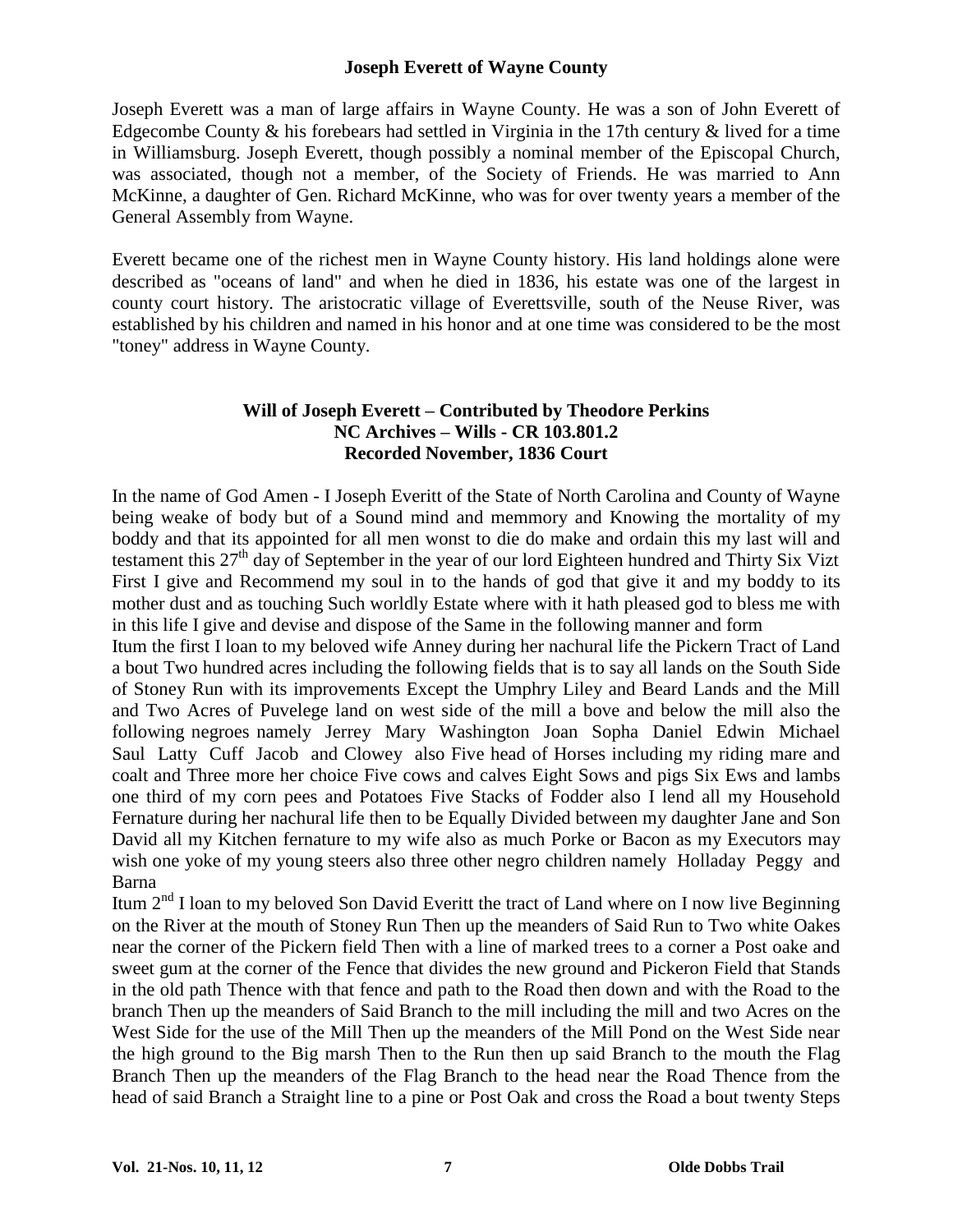and cornering at said pine and Post oake in the head of the Herricane Branch Thence a Strate line to the middle prong of Mileses Marsh and corner near the path called Beards Old Road Then runs in the western Prong of Mileses Marsh a bout twenty Steps below the path to Polly Overmans Thence down the said marsh to John Coxes line Thence with his lines to a pine in the head of a bottom Isham Edwarses corner near the big path Thence with Coxes lines to a pine near the head of the Wild Cat Branch Thence with Coxes lines to the Road Thence with West lines to Probet Colliers New Road Then down the Road to my line Thence with West and George Colliers lines to Carraways Creeke Then down the various courses of said Creek to the River Thence up the River to the Beginning containing a bout Two Thousand and Seven hundred and Fifty acres of Land be the same more or less to him and his use and Bennifit during his nachural life and Further Provided my Son David Should die and leave no lawfull heir Then the a bove named Tract of Land to goe to my Daughter Jane Smith Provided She pays or causes to be paid the following Sums To the heirs of Sally Kennedy Two Thousand Dollars To The heirs of Marry Everitt Two Thousand Dollars To Nancy Smiths heirs Two Thousand Dollars and to the heirs of John Everitt one Thousand and Five hundred Dollars all of the above named Sums to be paid within Four years after taking in possession the a bove named Tract of Land Provide my Son David Should live to have a lawful heir I then in Such case give and bequeath unto him my Son David Everitt his heirs and assigns for Ever the afore mentioned tract of land as in this Itum was first loan to him to gether with all its improvements and located as under the Loan Also a Horse called Charley also one half of all my house hold and Kitchen Ferniture that I have lent my wife also Five cows and Calves Eight Sows and Pigs

Itum  $3<sup>rd</sup>$  I give and bequeath unto my beloved daughter Ann Jane Smith The Lands lying on the west Side of Stoney Run Beginning on the River at the mouth of Stoney Run and Runs with her Brother Davids as its various courses to the back line Thence with the back line to the west prong of Mileses Marsh then down the Same to John Coxes line Thence with his line to the Big path Then to Thomas Kennedys corner Thence with my line near Bradberries Branch Thence with Thomas Kennedays line to a corner near the meeting house Thence down the Road to Henry Apple Whites path Thence with the path, Known by the name of David McKinnes path, to the marsh Thence across the marsh to Henry Aple Whites corner Thence with his line Through the marsh of the Lake to his and Slocumbs corner a Black gum Thence with Slocumbs line to a Stake Slocumbs corner Thence with Slocumbs line to Bradberries Branch Thence up the meanders of the Branch to the Branch pasture Thence with Slocumbs line to Brads Branch Thence up the meanders of said Branch to Slocumbs corner Thence with Slocumbs line to his and Philip Hookses corner on the Road Thence with Hookses line to his corner a Stake in the field Thence with his line to a corner pine in a Pocoson Thence with his line to a corner pine on the old road Thence with his line to the River Thence down the River to the Beginning Containing a bout Twenty Eight hundred acres of Land Be the same more or less To have and to hold to her and her heirs and assigns forever Also Two hundred and Fifty Dollars for Planke & Scantlin and Tables

Itum 4<sup>th</sup> I give and bequeath to my beloved Daughter Nancy E. Smith the Lands being on the South side of Neuce River and on both sides of Buck Swamp in Several tracts Vizt the Solomon Thomas tract a bout Three hundred and twenty acres lying on the north side of Buck Swamp a Joining Christopher Ezekeel and the heirs of Henry Hollomons line and others this William Thomas Say - One other tract of Land on the South Side of Buck Swamp it being the land that Willis Martin Deeded to me for a bout one Thousand acres also the Lewis C. Pender tract ajoining said Martin Tract for a bout Forty Seven acres one other Tract that Rachel Elmore Deeded to me for a bout Forty Seven acres also one other Tract lying on Bushes Branch that Nancy Otridge Deeded to me for Four hundred acres also one other Tract of Land lying on Both Sides of the Beaver dam Branch known by the name of the Robert McKinney Tract Including a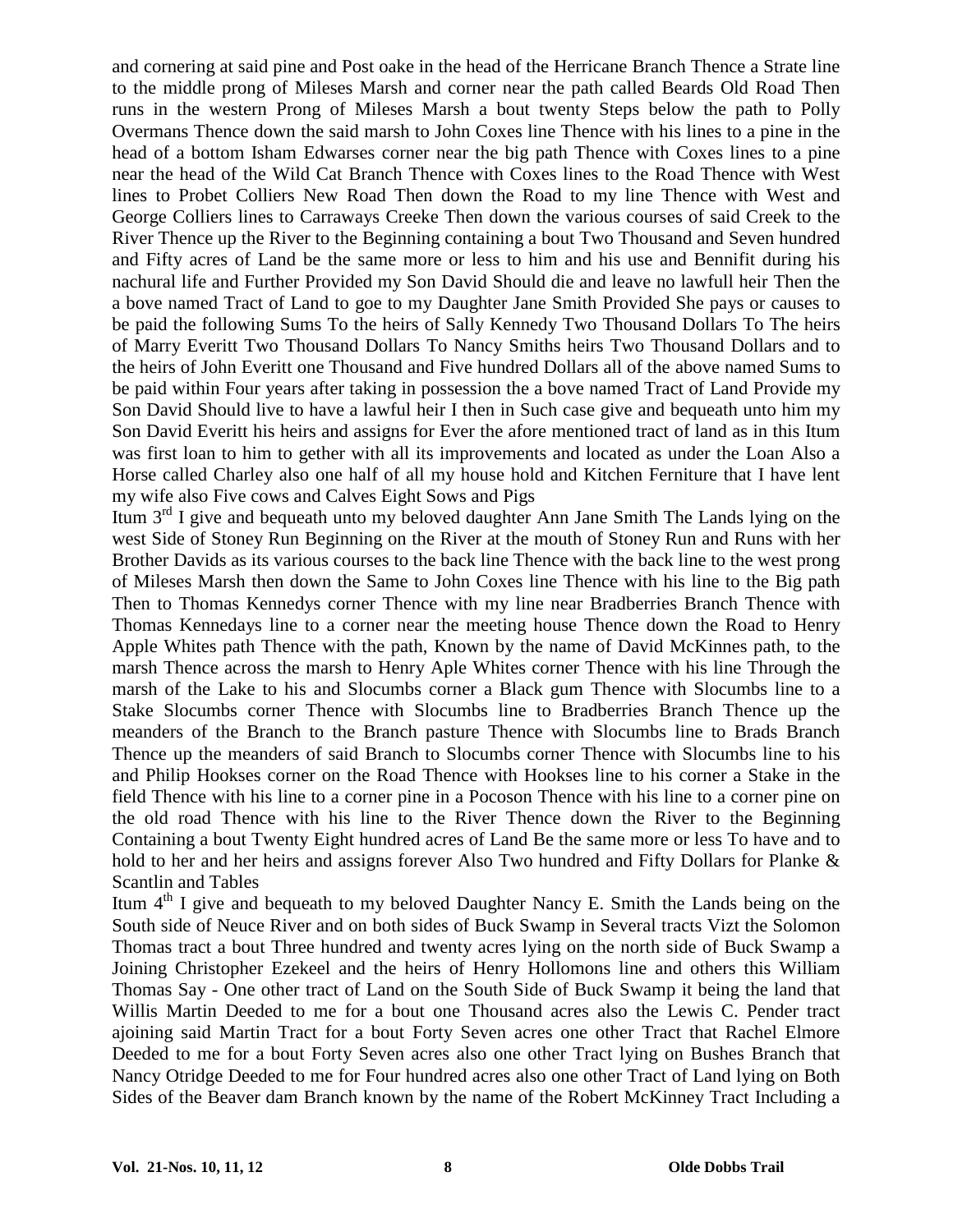part of the Westbrook Land Vizt to make the Road the line from the Cross Roads Tract of Land To the Musgrave line Then with the said Musgrave lines to Falling Creeke Containing a bout Six hundred and Sixty acres also on other Tract whereon Sarrah McKinne now lives containing a bout Two hundred Acres also the William Thomas Tract on Buck Swamp containing a bout Four hundred and Sixty acres joining the Solomon Thomas Tract and others which Sally Kennedy will pass a Deede to her Sister Nancy for as I wonst Deeded it to her and cince bot it Back and neglected to take a Deede to have and to hold all the afore named Tracts of Land with all there improvements To have all the afore said to her heirs and assigns for ever also the sum of one hundred and Fifty Dollars

Itum  $5<sup>th</sup>$  I give and bequeath to my beloved Daughter Mary Everitt my lands lying on Falling Creeke Vizt Charles and Elisha Pipkin Tracts and all my lands a Joining of them containing a bout nine hundred acres also a part of the Stewart Pipkin Tract That James Everitt now has in possession Containing a bout Eight hundred and Forty acres also the Richard McKinne and William Fellows Tracts containing a bout one Thousand acres of Land also the James Westbrook and Musgrave Lands that lies on the North Side of the Road say Eight or Ten Acres near the field Runing with the Road to Musgraves line Then with Musgraves line to Falling Creek Thence down the meanders of the Creeke to the River Then up the River to Whitfields Corner near the old Salt house Then out to the newbern Road also Two other Tracts The Mathew McKinne old Mill and The James Barbey Land a joining the mill containing a bout Three hundred and Forty acres The Whole Containing a bout Thirty Five Hundred acres of Land be the Same more or less to have and to hold to her and to heirs and assigns with all its improvements for Ever

Itum  $6<sup>th</sup>$  I give and bequeath to my beloved Daughter Sally Kennedy my lands lying in the Forke of Neuce River and Little River and on both Sides of the Beaver Dam Swamp Vizt The Silas and David Jernagan Tracts containing near Six hundred acres of Land also all my William Coor Lands and the Lands I bought of Lewis C. Pender and all my Pocoson and Pocoson Branch Land also my John Hamiton and Butcher Tracts one of which lies in the Edge of Johnston County containing a bout Five hundred Acres in the Three last named Tracts also the Philip B. Raiford Tract on Little River also Nathan Small Joseph Arnold and Richard Sanders Tracts lying on the South side of Nawhunty and all my land that lies a Joining of John Kennedys that I have not Deeded him also the Thomas and Jesse Coor Land Including the whole of my lands I am possest of in the Forke of Neuce and Little River To have and to hold all of the afore named Tracts of Land with its improvements to her and her heirs and assigns forever

Itum  $7<sup>th</sup>$  I give and bequeath to my beloved Son John Everitt the Stephen Jernagan Tract of Land lying on the North Side of Neuce River and on both sides of Stoney Creek Supposed to contain a bout Eight hundred and Fifty acres of Land be the same more or less To have and to hold the a bove mentioned Tract of Land with its improvements to him and his heirs and assigns for Ever also a bout Seventeen hundred acres I Deede to him

Itum 8<sup>th</sup> I give and bequeath to my beloved Nece Mary McKinney Five Hundred Dollars to be paid by my Executors within Three years from and after the Probate of this my will

Itum  $9<sup>th</sup>$  I give and bequeath to my beloved Friend William Fellow now of the State of Tennessee to his children Four hundred Dollars to be payed by my Executors within three years from and after the Probate of this my will

Itum  $10<sup>th</sup>$  I do hearby authorize and Direct my Executors to Sell the Following Tract of Land on a credit of one Two and Three years Vizt The John Everitt Tract of Land Lying on the Newbern Road a Joining of the Lands of Sampson Lane John Hamilton and W. Lanes containing a bout Two hundred and ninety acres be the same more or less also one other Tract in Sampson County bot at Sheriffs Sale calld Bull Pocoson wich I have Sheriffs recpt for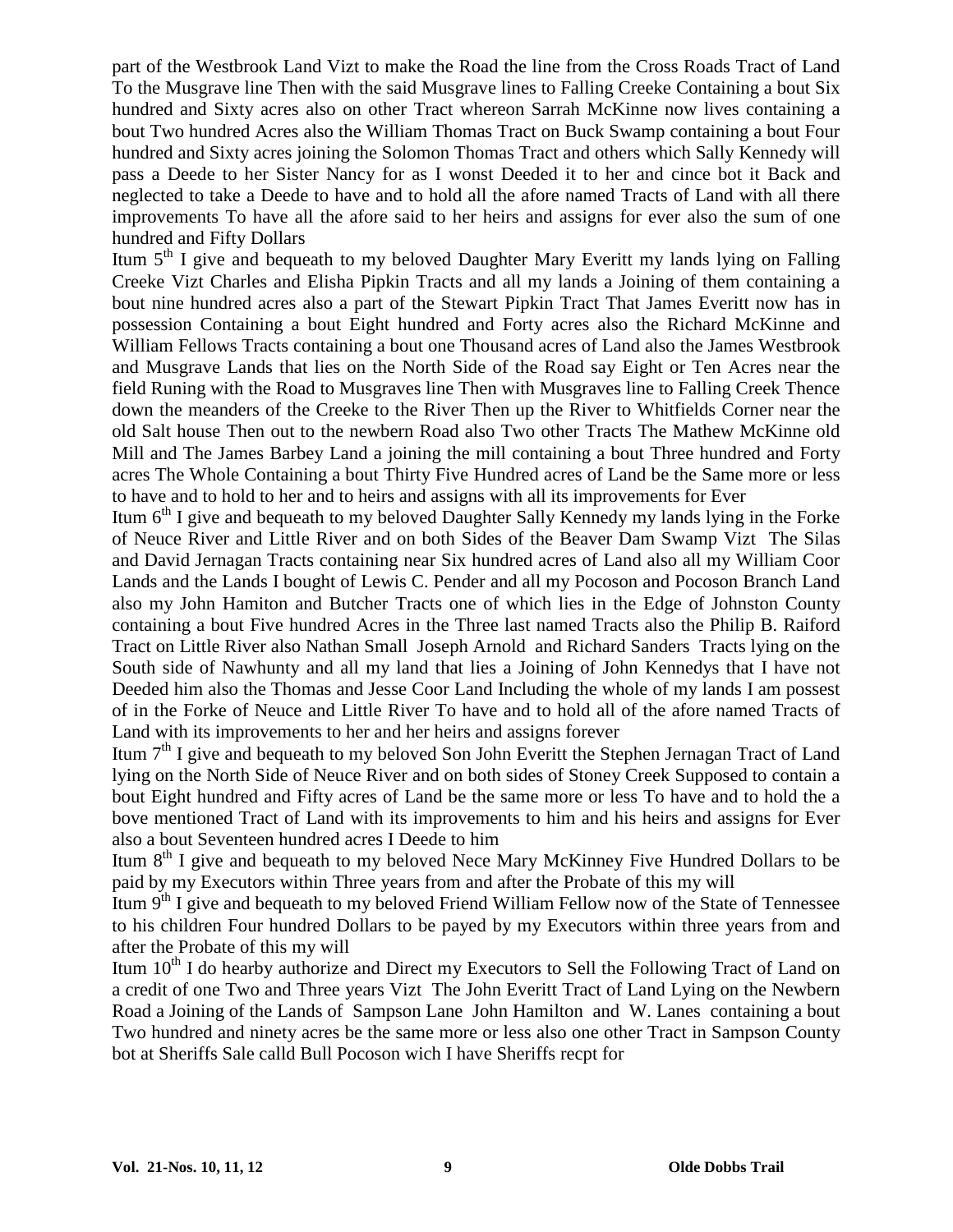Itum 11<sup>th</sup> Its my will and desire That the following named Negroes be liberated and Fereede from and after one year after the Probate of this Will by my Executors and to be taken care of by them for Thair meritorious Services Rendered to me during my life Sall Stephen and Phillis Itum  $12<sup>th</sup>$  I loan to the care of the Contentney Meeting of Friends the following named Negroes Vizt Philip Jams Charles Dinah Julian and her children

Itum  $13<sup>th</sup>$  I wish my stock of Books to be equally divided amongst my children

Itum  $14<sup>th</sup>$  I do hearby authorize and Direct my Executors as Soon as may be practable from and after the probate of this my will to Sell on a Credit of Twelve months with Interest from the date all my Stock that I have not heartofore givin a way I wish my Executors to take charg of my crop and Stock at my Decease and carry them on to the Season of Fattening and then fatten all thats advisable to fatten with the Then present crop Then Sell the same at publick Sale to gether with the balance of the crop then on hand to gether with my Tools and all my Plunder that is of wasteable nachur and not other wise given away - The monies a Rising from the Sales of Such property as I have Directed my Executors to Sell to gether with my Bank Stock in the old Newbern Banke and my notes and act that I have by me all to goe in to the hands of my Executors at my Decd First my Executors are to pay off all my Just Debts Secondly they will pay off The legacies as given in this my will

And the Residue if any to be Equally Divided amongst my Children

I wish and Direct my Executors to make a deede To James Everitt for one hundred and Thirteen acres of the James Barbey land by James Everitt first complying with out contract also one Small piece to John West lying over P.Colliers new Road next the Juniper of a bout forty acres by his paying cost and charges for Entr

Lastly I doe hearby nominate Constitute and appoint my worthy Sons John Everitt and William Smith my two and Lawfull Executors to Execute this my last will and Testament in manner and form as Directed in this my last will and Testament given under my hand and Seal the day and date first Written in presents of us

Jos. Everitt {Seal}

John J. Collier John W. West G.W. Collier Wm Caraway

#### Wayne County Nov Term 1836

Then was the above will of Joseph Everitt produced in open court and offered for probate and was duly proved by the oaths of Jno W. West John J. Collier & Wm Caraway Subscribing witnesses thereto  $\&$  ordered to be recorded – at the same time Jno Everitt  $\&$  Wm Smith Executors therein named came into court  $\&$  qualified as Executors thereto let letters testamentary issue

Jno A. Green Clk

| NOTICE.                                                                                      |
|----------------------------------------------------------------------------------------------|
| <b>FENTHE</b> subscribers having at the November                                             |
| Term, 1836, of Wayne County Court,                                                           |
| qualified as Executors to the last will and tes-<br>tament of Joseph Everette,-hereby notify |
| all persons having claims against their testator                                             |
| to bring them forward within due time, proved                                                |
| according to law : upon failing to do so this                                                |
| notice will be plead in bar of their recovery.<br>JOHN EVERETTE / Ex'rs.                     |
| WILLIAM SMITH.                                                                               |
| December 7th 1836.                                                                           |

 $\sqrt{v}$  *otice*. The Court of Pleas and Quarter Sessions,<br>
A The Court of Pleas and Quarter Sessions,<br>
held for the county of Wayne, at Novem-<br>
ber Term, 1836, the Will of Joseph Everitt de-<br>
ceased, was admitted to probate, and John Everi all persons who are indebted to said. Estate to<br>come forward and make payment, and all per-<br>sons holding claims against said Estate to bring<br>them forward, well, authenticated within the<br>time prescribed by law, or this noti Dec. 20th, 1836. 112.6t.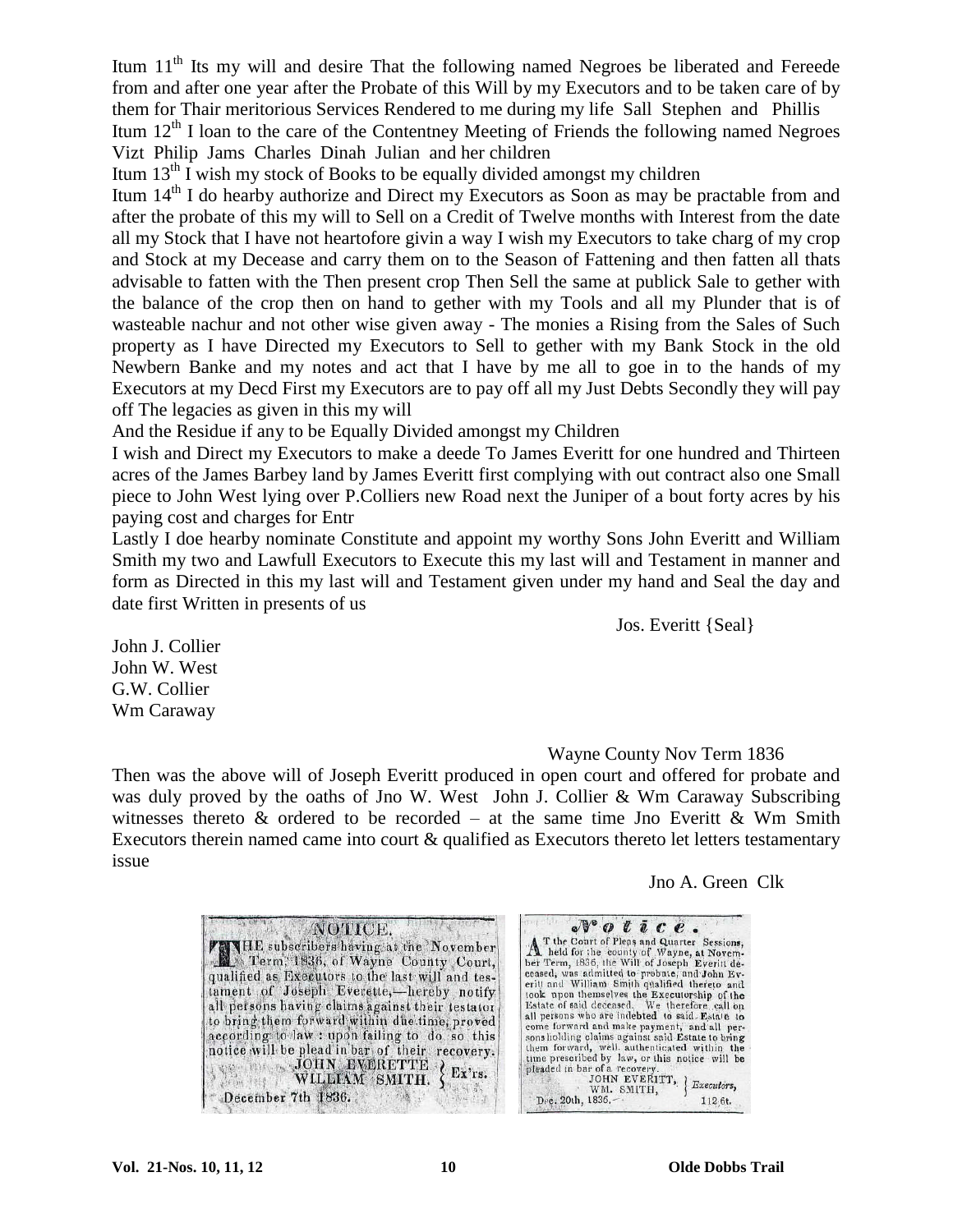NOTICE –The subscribers having at the November Term, 1836, of Wayne County Court, qualified as Executors to the last will and testament of Joseph Everette, hereby notify all persons having claims against their testator to bring them forward within due time, proved according to law : upon failing to do so this notice will be plead in bar of their recovery.

JOHN EVERETTE } WILLIAM SMITH } Ex'rs

December  $7<sup>th</sup> 1836$ 

Notice –At the Court of Pleas and Quarter Sessions, held for the county of Wayne, at November Term, 1836, the Will of Joseph Everitt deceased, was admitted to probate, and John Everitt and William Smith qualified thereto and took upon themselves the Executorship of the Estate of said Deceased. We therefore call on all persons who are indebted to said Estate to come forward and make payment, and all persons holding claims against said Estate to bring them forward, well authenticated within the time prescribed by law, or this notice will be pleaded in bar of a recovery.

> JOHN EVERITT } WM. SMITH } Executors

Dec  $20^{th}$  1836

#### **Richard Cox Indenture to Micajah Cox –Contributed by James Ingram NC Archives –Real Estate Conveyances, 1819-1830 Vols. 12-13 –C.103.40006 [Microfilm]**

This Indenture made Twenty second day of February one thousand eight hundred  $\&$  Twenty three between Richard Cox of the County of Wayne & State of North Carolina of the one part and Micajah Cox of the County of Wayne & State of North Carolina of the other part witnesseth that the said Richard Cox for and in consideration of the sum of Two Thousand dollars to me in hand paid by the said Micajah Cox at and before the Sealing and signing of this presents the receipt and payment where of is here by acknowledged & the said Richard Cox for himself and his heirs doth here by bargain sell & confirm unto him the said Micajah Cox his heirs executors and assigns forever a certain peace or parcel of land in the said County of Wayne situate lying and being as follows on the north side of Neuse and bounded as follows (vizt) Beginning at a small Black Gum on the river bank runs N 23 Wt 168 poles to two ashes in Willis Jones line then with his line S 38 Wt 41 poles to a maple Willis Jones corner then with his other line S 73 Wt 20  $\frac{1}{2}$  pole to a pine said Jones's corner then with his line S 86 Wt 76  $\frac{1}{2}$  pole to a small ash said Jones's & John Wilkinsons corner on the run of Jarrell Marsh then with the run of said Marsh as it meanders with John Atkinsons line to a Large white oak Said Atkinsons corner then his other line So 85 Wt 53 poles a warter oak his other corner then with his other line So 8 Et 108 ½ pole to a warter oak & Lawrell said Atkinsons lower corner on the bank of Neuse River then down the meanders of the same to the first station containing four hundred acres

Also one other tract on the South side of Neuse River – Beginning at a Stake  $\&$  Birch by the bank of said River below the Sain Place Joseph Everits corner and runs with his line So 3 Wt 6 pole to a stake his corner then So 86 Wt 67 pole to a stake by persimmon tree his corner on the river bank above the Ferry then down the River as it meanders to the first station Containing six acres of land ---- Thirteen square pole only excepted to include the Graves of Uriah Bass Father & Mother which pieces or parcels of land, with all ways woods waters and every other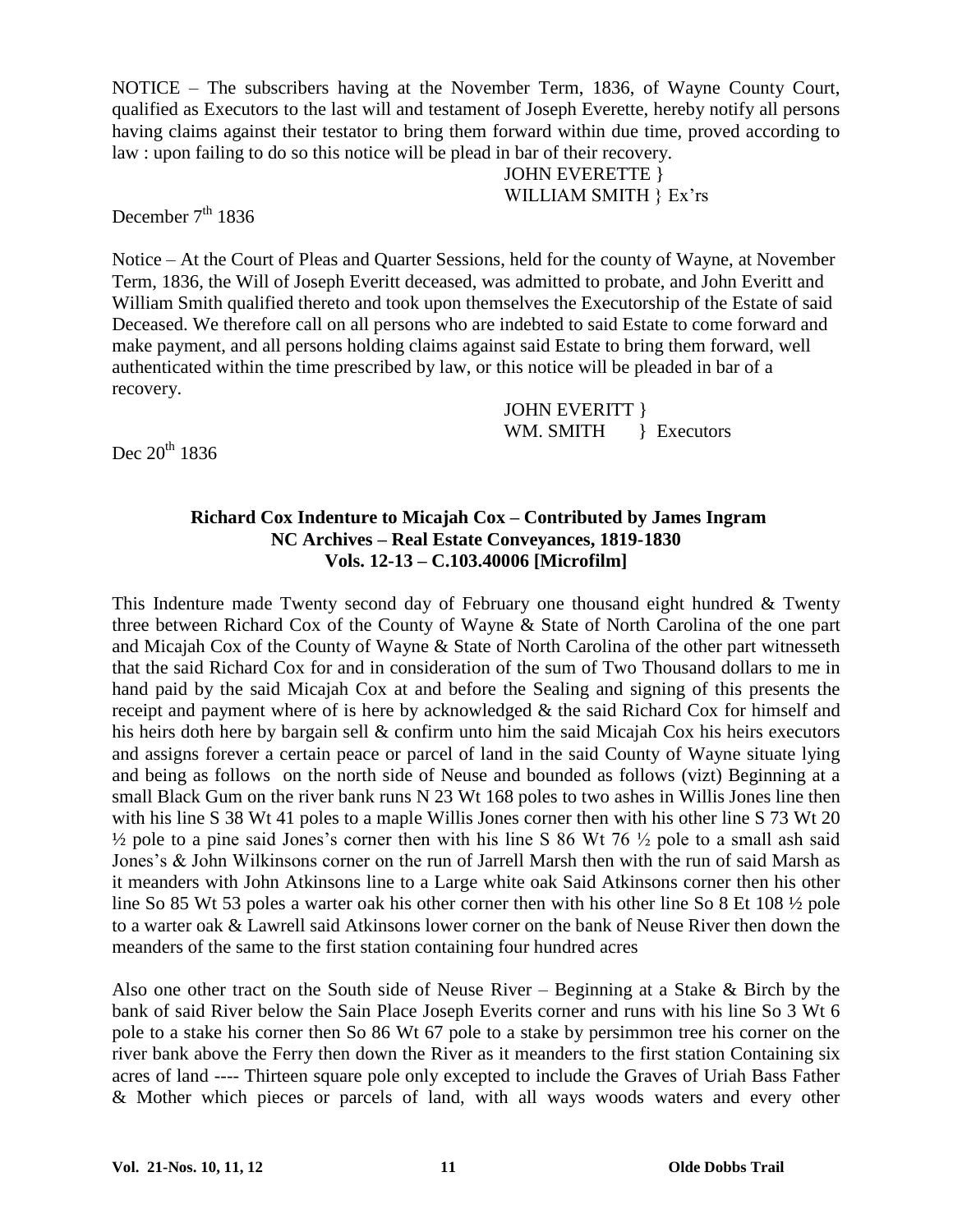appertainence there unto belonging or appertaining the said Richard Cox for himself his heirs Executors & administrators hath hereby sold set over conveyed released and confirmed in open market to the said Micajah Cox his heirs Executors administrators and assigns and he the said Richard Cox for himself his heirs and Executors and administrators hereby covenant and promise to and with the said Micajah Cox his heirs Executors or assigns that he the Said Richard Coxe his heirs Executors & administrators shall and will warrant and forever defend the said pieces or parcels of land with all and every of Members & appurtenances free from all lawful Claim or Claims of any person or persons whatsoever unto the said Micajah Cox his heirs Ex'rs admt'rs  $\&$ assigns forever in witness where of the said Richard Cox hath hereunto set his hand and seal the day and year above written. Signed Sealed & delivered in the presents of

Richard Cox {Seal}

Levi Cox Nathan Musgrave Wm (his x mark) Talton Benj (his x mark) Stricklen

Wayne County August Term 1824

Then was the within deed of sale from Richard Cox to Micajah Cox duly proved in open Court by the oath of Levi Cox a subscribing witness & let it be Registered P. Hooks Clk

#### **HINTON GRANT vs THOMAS T. HOLLOWELL - #9434 Contributed by Judy Ginn - abstracted by Martha Mewborn Marble**

Wayne County –Case appears to have started in Wayne County in 1857 as a Court Equity Case

The Bill of Complaint of Hinton James Grant an infant by his next friend, James S. Lane

Vs

Thomas T. Heollowell, Administrator of Benjamin William Grant, Simon Newsome Administrator of Benjamin Best Sr., Caty Grant, Robert Ham & wife Louisa, Thomas J. Vinson & wife Eliza, John Grant, Catharine Grant, Council Best Sr., Robert Best, Lemuel Best, Henry Best, Simon Newsome & wife Patience, Nancy Wooten wife (wife marked through), Elizabeth Newsome wife (wife marked through), Philip Howell & wife Winny, Andrew Scott & wife Dicey, Joseph Smith & wife Patience, William A. Thompson & wife Sally, Lemon Lynch & wife Azubah, Haywood Ham Jr., Benjamin B. Ham, Henry B. Ham, Hiram J. Ham, Kenton J. Best, Thomas Phillips & wife Mary, Nathan Boyte & wife Narcissus, Benjamin Best, Jr., Leurenia Best, Theophilus W. Best, Council Best, Jr., Nicholas W. Best, Richard W. Best, Waitman T. Best, Nancy J. Best, Robert Howell & wife Winny, William Deans, Sally Deans, James Winborne & wife Sally, Smithy Best, Elizabeth Hearn & Robert Hearne

To the Honorable Judge of the Court of Equity for Wayne County, Humbly complaining sheweth unto your Honor, your orator, Hinton James Grant of the County of Wayne, an infant, owing by his next friend, James S. Lane: That your orator and Benjamin Williams Grant, the intestate of the defendant Thomas T. Hollowell, and the defendants, Louisa wife of the defendant, Robert Ham, Eliza wife of the defendant, Thomas J. Vinson, John Grant & Catherine Grant are the illegitimate children of one Benjamin Best, Sr. the intestate of the defendant, Simon Newsome, by the defendant, Caty Grant, their Mother. That the said Benjamin Best. Sr., desiring to give in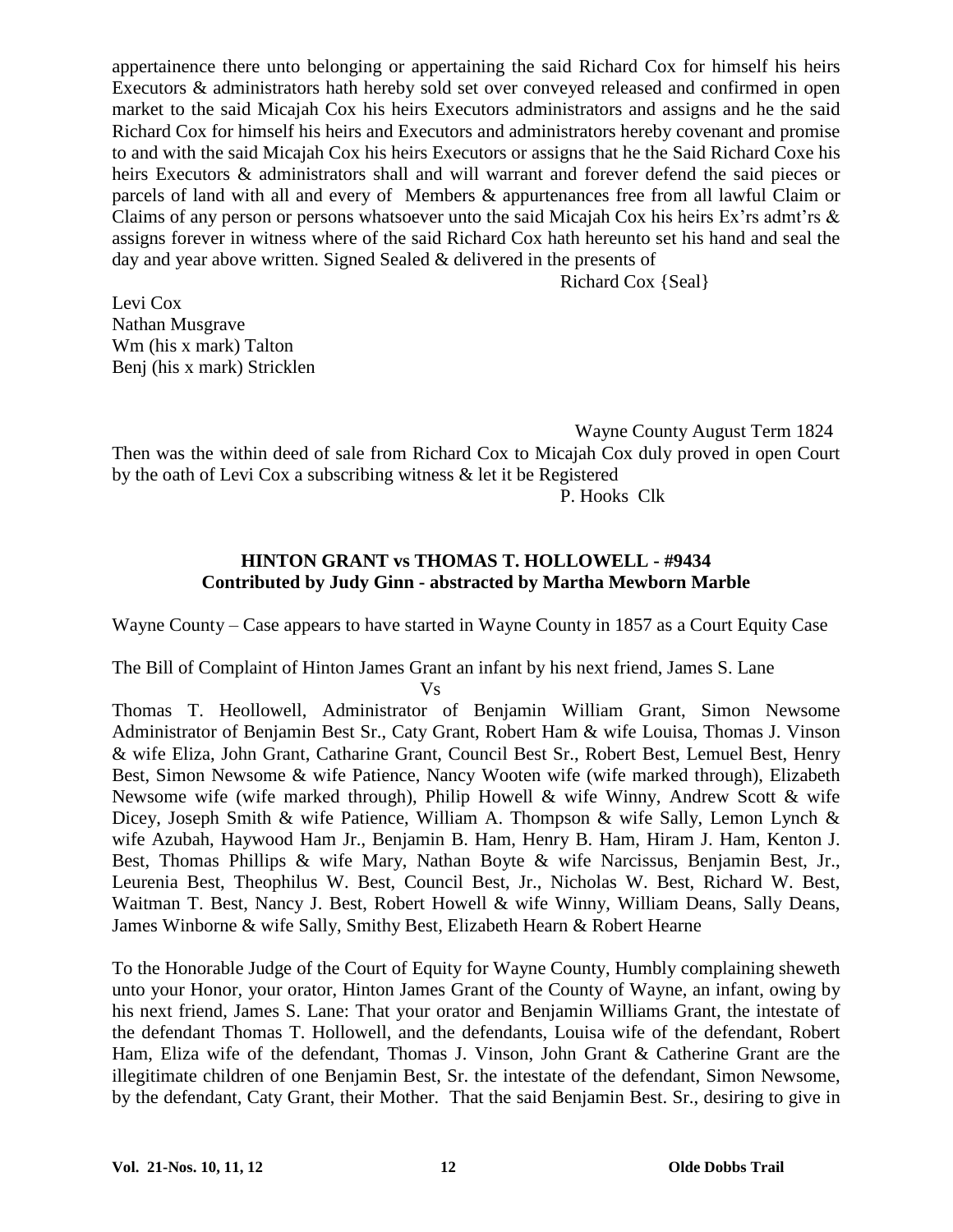fee simple, with right of survivorship in case one should die under twenty one years of age or without issue, a valuable tract of land situated in this County, hereinafter particularly described & five slaves, to your orator and the said Benjamin William Grant, who were both infants of tender years, requested one William K. Lane to draft a deed of gift conveying to the said Benjamin William Grant & your orator the said tract of land in fee simple & the said slaves should rest in the survivor and his heirs ------ on 12 September 1846 said Lane drafted the deed and it was executed and delivered with the wits as said Lane and one Council Wooten – deed registered as required by law and a copy is attached ------ the said Lane, through ignorance or mistake, omitted the words of inheritance as to the real estate and words of survivorship in both the real and personal estate whereby the intention of the said Benjamin Best will be defeated unless this Honorable Court interpose its power for the correction of the said mistakes

The said Benjamin Best Sr. died intestate in the year 1851, and the defendant Simon Newsome, is his administrator & the said Benjamin Williams Grant died intestate in the month of March 1857, and the defendant, Thomas T. Hollowell, is his administrator  $-$  the omissions were not discovered till after the death of the latter – he was under age and never married and left as his heirs –Louisa wife of Robert Ham, Eliza wife of Thomas J. Vinson, John Grant and Catherine Grant who are his brothers & sisters and together with the defendant, Caty Grant are the next of kin

The said Benjamin Best Sr. left as his heirs at law his children, the defendants, Council Best, Sr., Robert Best, Lemuel Best, Henry Best, Patience wife of Simon Newsome, Nancy Wooten a widow, Elizabeth Newsome, a widow, and Theophilus Best, the last having died intestate in the month of August 1857 leaving as his heirs at law his children the defendants Kenton J. Best, Mary wife of Thomas Phillips, Narcissus wife of Nathan Boyte, Benjamin Best, Jr., Leusenia Best, Theophilus W. Best, Council Best. Jr., Nicholas W. Best, Richard W. Best, Waitman? Best & Nancy J. Best.

Said Benjamin Best, Sr. also had a daughter, Sarah, who intermarried with one Haywood Ham Sr., many years since and died before the said Benjamin Best, Sr. leaving children who are the defendants Winney, wife of Philip Howell, Dicey wife of Anderson Scott, Patience wife of Joseph Smith, Sally wife of William A. Thompson, Azubah wife of Lemon Lynch, Haywood Ham, Jr., Benjamin B. Ham, Henry B. Ham & Hiram J. Ham

And a daughter named Elizabeth who intermarried with one Thomas A. Deans and died before the said Benjamin Best, Sr. leaving children, the defendants, Winney wife of Robert Howell, William Deans & Sally Deans; NOTE: Elizabeth was the daughter of Sarah Best Ham and a son named William Ham, who died before the said Benjamin Best, leaving children, the defendants Elizabeth Ham & Robert Ham that the said Sarah Ham also had a son named Burwell Ham, who died intestate  $\&$  without issue – that the said Sarah Ham had another daughter named Polly, who intermarried with another Benjamin Best & died before the said Benjamin Best Sr. leaving children the defendants, Smithy Best & Sally wife of James Winborne. The slaves are now six in number viz: Allen, Willie, Bryan, Celah & Abram, named in said deed and a child of the said Celah, born since its execution, whose name is not recollected.

Shortly after the death of said Benjamin Best, a part of said tract of land, about 150 acres, was sold under execution on a judgement in Wayne County Court and was purchased by one Thomas Uzzell – the balance of said tract contains about 1200 acres lying on the SS of Bear Creek adj. lands of Council Best, Thomas Uzzell  $\&$  others and is bounded as follows – beginning at the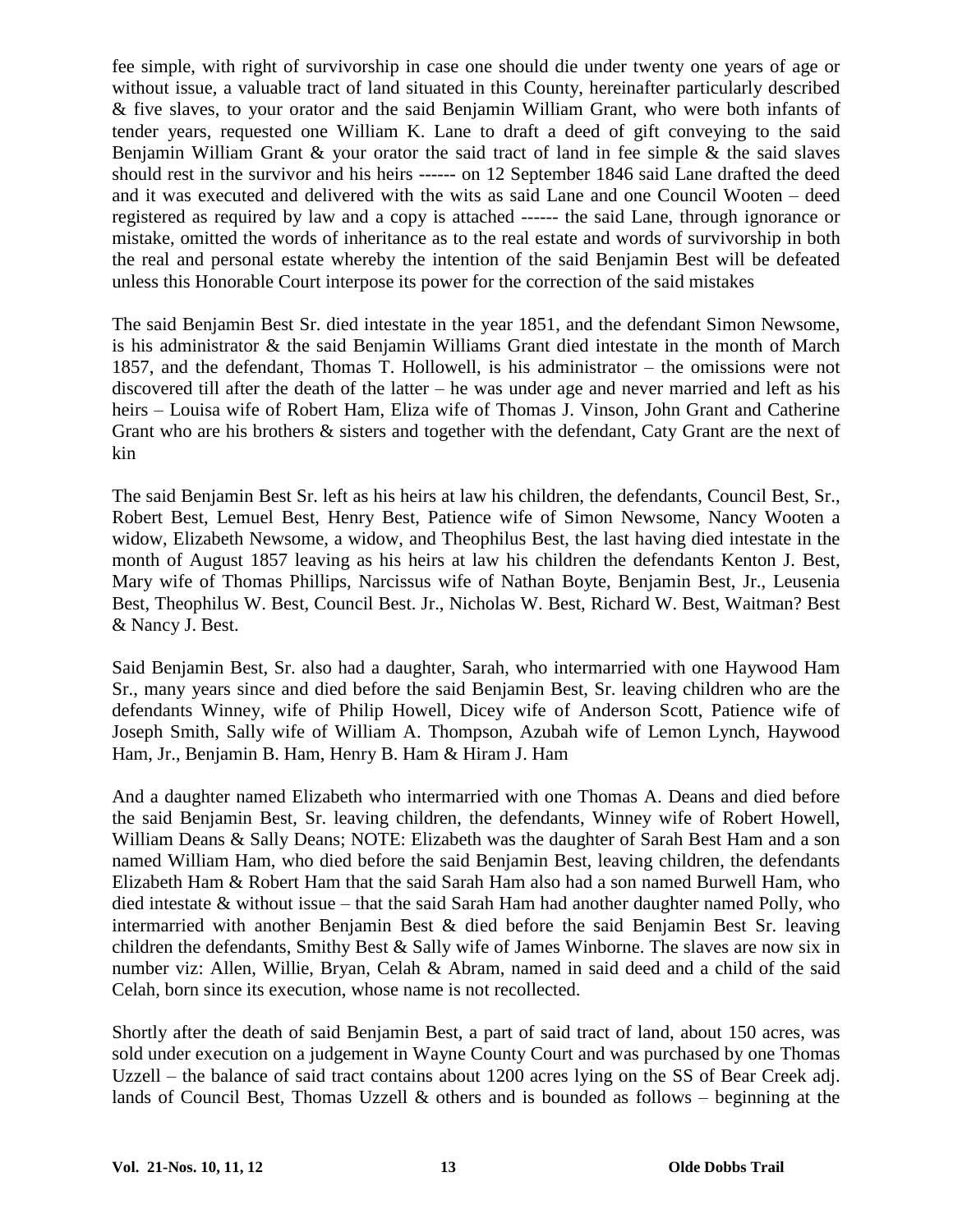mouth of Paul's branch where it empties into Bear Creek, adj. Council Wooten, near the house (does not say whose house), down a line where the path goes into Whitehall Road, adj. C. Bests, Matthew Uzzell, Joshua Uzzell, Goose Pond, head of Walnut pocosin, John M. Uzzell, line of R. W. Harper & wife's deed to Benjamin Best, Thomas Uzzell's corner of the Benjamin Smith land below where said Smith formerly lived, south prong of the Mill branch

It is in the interest of the said Benjamin Williams Grant to sell the said tract of land and a petition was filed through their guardians in the Court of Equity Spring Term 1854 and a decree of sale was made and the land was sold for  $$5,500$  to Theophilus Best – the proceeds are in the hands of your Orator and the said Benjamin Williams Grant --- the said Theophilus Best sold & conveyed in fee simple one half of the said tract to the defendant Council Best Sr. and the other half to the defendant, Nicholas W. Best and then Council Best Sr. conveyed his half to the said Nicholas W. Best and the said Nichols W. Best has sold and conveyed the whole tract to the said Council Best Sr. who is now in possession of the said tract

All the conveyances were made before the death of the said Benjamin William Grant and all parties were under the impression that the fee simple had been vested in the said Benjamin Williams and your orator – your orator is advised that as the deed stands now the feel simple of said lands is vested in the heirs of said Benjamin best, one half of said slaves by the death of said Benjamin William Grant go to his next of kin – UNLESS your honor interprets the power of the Court to supply the outside sions ??? in the said deed which your orator is advised this court will do to carry out the intention of the said Benjamin Best Sr.

NOTE: on the side of the paper – Benjamin Best Sr. was a wealthy man possessed of many slaves and valuable estate and before his death he by deed provided for all his other illegitimate children and for his legitimate heirs – said Benjamin Best – next word unreadable – utterly destitute and provided for at the date of the instrument herein sought to be corrected  $-$  said Benjamin Best always affirmed the place of a parent towards your orator and he recognized his duty to them

DEED - State of North Carolina, Wayne County - Know all men by those presents that I Benjamin Best of the County and State aforesaid for and in consideration of the natural love and affexion which I have for Benjamin Williams Grant & Hinton James Grant Sons of Caty Grant and for the further consideration of the Sum of One dollar to me in hand paid at and before the ensuing and delivery of these present that I have given granted bargained and sold and will by these present give grant bargin and sell to the said Benjamin Williams Grant and Hinton James Grant all the land I own on the South Side of Bear Creek containing about thirteen hundred acres also the following negroes Viz: Allen, Willie, Bryan, Celah, Abram, also all the stock of any kind on the said lands Reserving however my life estate in all the said property – on testimony whereof I have hereunto Set my hand and Seal this the 12th day of September, A.D. 1846

Benjamin (x) Best

Signed, Sealed & Delivered in presence of the assigns made before signed Wm. K. Lane, C. Wooten A true copy from the Record in my office March 5th 1857 I. Klwern ??? Reg by Benj. Aycock

ANSWER OF THOMAS T. HOLLOWELL, administrator of Benjamin Williams Grant - He admits the deed was drawn and it was to convey a fee simple estate in the land and an absolute property in the slaves but whether he directed survivorship he did not know  $-$  he has been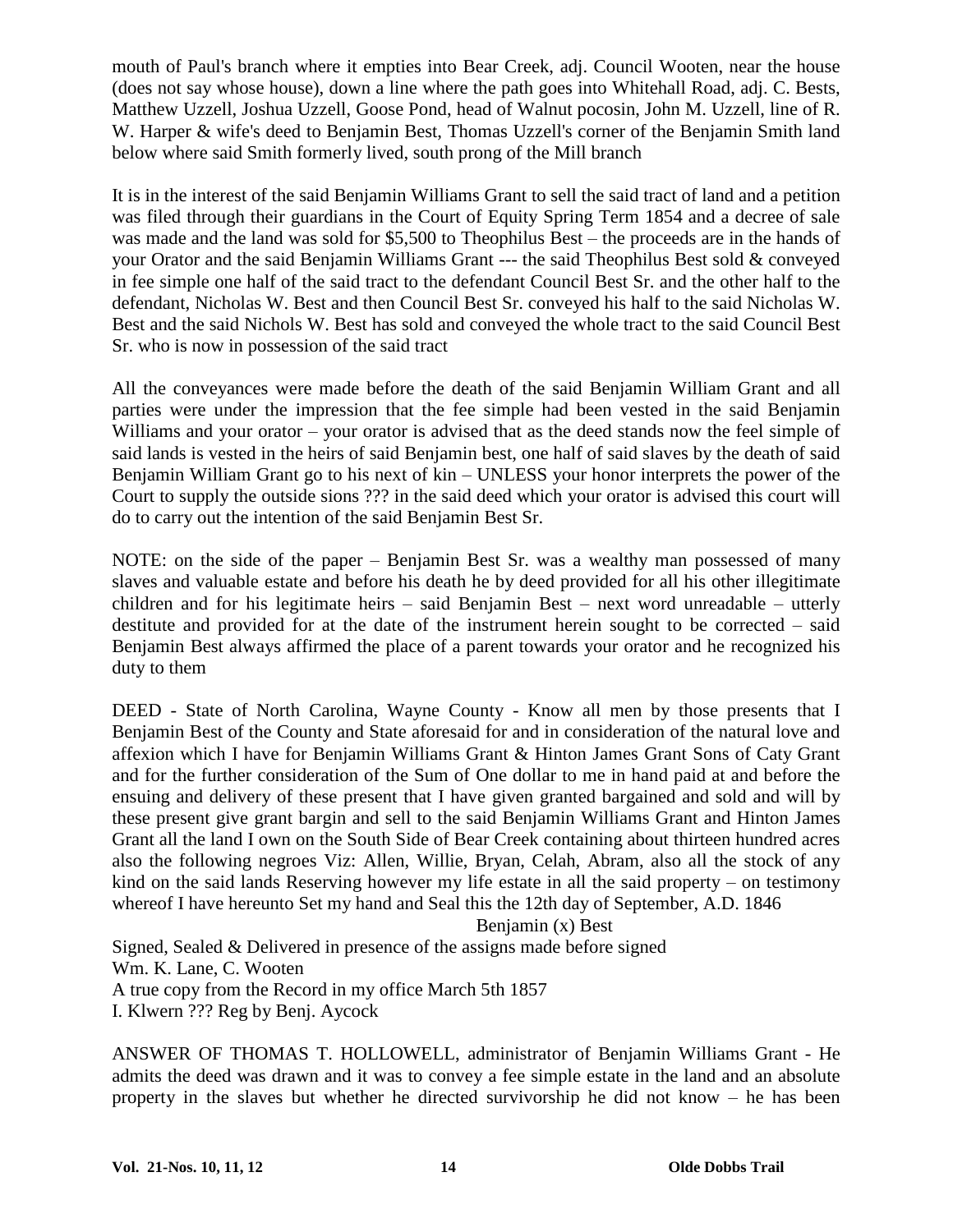informed such was not the fact and the allegation was not made until the death of Benjamin Williams Grant – he further stated part of the land was sold to pay the debts of the said Benjamin Best in his lifetime and not after his death – states the chain of ownership was as stated and mentioned the middle name of Washington for Nicholas Washington Best Wm. H. Washington was the Sol for the defendant - 1 Feb 1858

ANSWER OF WILLIAM K. LANE - 17 March 1860 - Benjamin Best sent for me and I went to his house on 12 Sept 1846 and at his request drew up four deeds for him, among them the one mentioned in this suit to Benjamin Williams Grant and Hinton James Grant and the said slaves. He said the deed was to say that if one of the children died under the age of 21 without children the whole of the said property should go to the other. The word "heirs" and the words of survivorship as to all the property was an omission of mine. The old man was of sound mind at the time of execution of the deed. The defects in the paper were not discovered until after the death of Benjamin Best. I was appointed guardian of Ben. W. and Hinton J. Grant after the death of the said Benj. Best and am still the guardian of Hinton Grant. I had before the execution of the said deed drawn a will for the said Benjamin Best in which the land mentioned in said deed was devised to the said Benj. W. and Hinton J. Grant and their heirs. I don't know what happened to the will.

ANSWER OF COUNCIL WOOTEN - Was present when the deed was written and heard him tell Mr. Lane how he wanted the deed written

ANSWER OF ROBERT HAM, THOMAS VINSON AND JOHN C. GRANT - Joint and separate answer – Spring Term  $1860$  – three of the defendants – they were aware that Benjamin Best Sr. did duly execute the deed referred to but were ignorant of the facts except as they had been informed by others – they believed the intention of said Best was to convey to said Benjamin Williams Grant and Hinton James Grant an absolute estate in fee simple as well as the slaves but they deny that said Best desired right of survivorship  $-$  after the death of Benjamin Williams Grant they stated that William K. Lane told them that the next of kin of the said intestate would be entitled to an equal share of said slaves but said Lane was not sure who was entitled to the said land – the defendants insist no mistake was made in the deed except that a fee simple and not a life estate in said land was intended and he intended the two grantees to own as tenants in common - 6 April 1860

Court found the land to be vested for Council Best Sr. by virtue of the several conveyances

#### **OFFICERS**